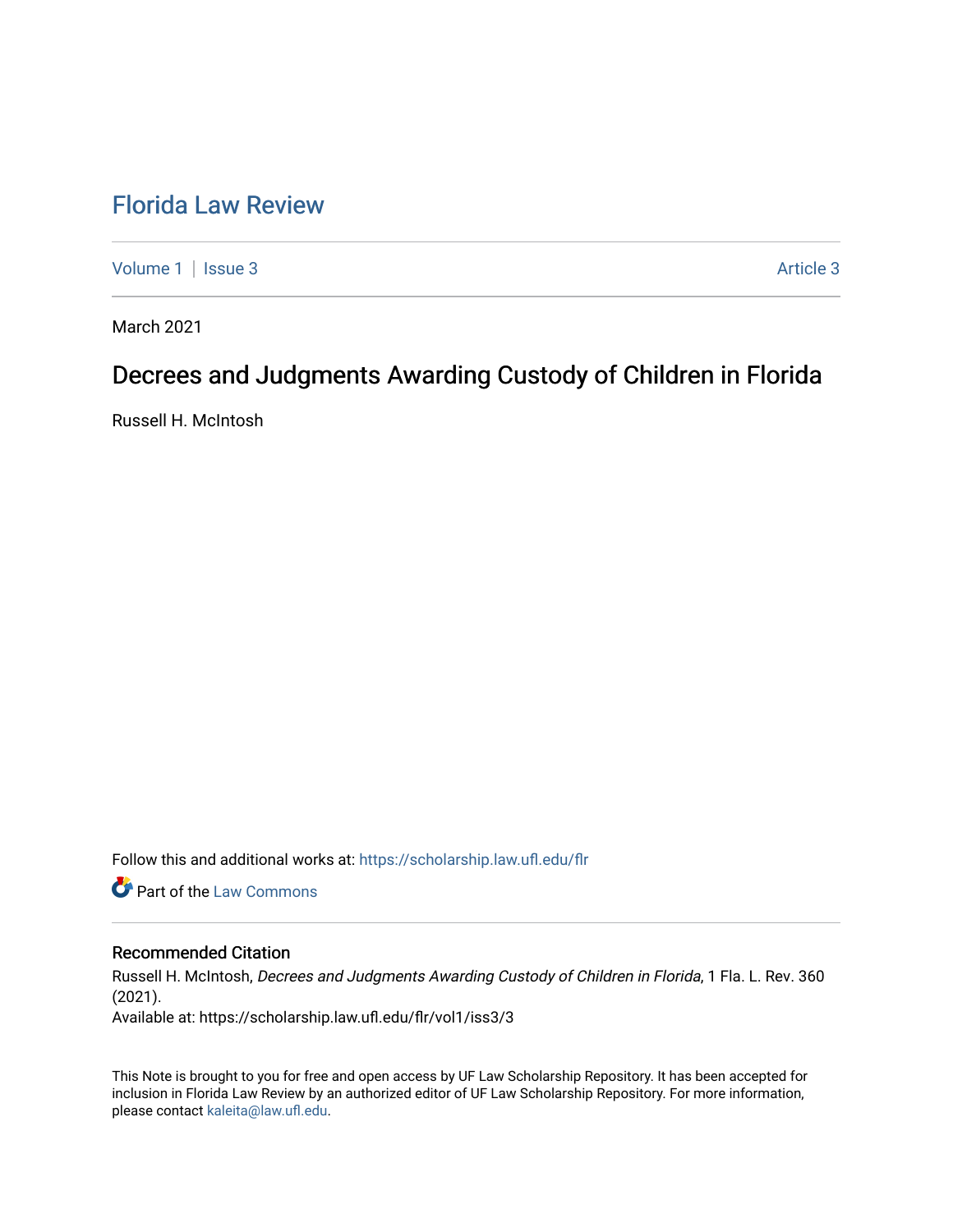### DECREES AND JUDGMENTS AWARDING CUSTODY OF CHILDREN IN FLORIDA

#### I. **INTRODUCTION**

In a recent case in the Supreme Court of the United States involving a Florida decree of custody, Mr. Justice Frankfurter referred to the "uncertainties of Florida law" in this field.<sup>1</sup> The tremendous increase in the number of divorces in the United States<sup>2</sup> proportionately increases the problem of determining to whom the custody of the children of those disrupted marriages should be awarded. Since Florida is the third highest state in the number of divorces granted,<sup>3</sup> there is a great responsibility placed upon the courts of this state to act wisely in determining to whom custody of the unfortunate offspring of divorced parents should be granted. The archives of America abound with novels and plays about "part-time children." The mental confusion, divided loyalties, and suppression of memories which are inflicted upon every child of divorced parents cannot but produce personality and character maladjustments injurious to society. Thus it is that public policy demands that every award of custody (1) be based upon sound principles, (2) be supported upon a sound jurisdictional basis, and (3) be given extraterritorial effect, except when the welfare of the child requires its modification. It is in consideration of the above three requirements that this study of the Florida law is undertaken.

#### II. GENERAL PRINCIPLES FOR AWARD OF CUSTODY

At common law the father was the natural guardian of his minor children,<sup>4</sup> and unless he became unfit to maintain that custody or unless

**[** 360 **1**

<sup>&#</sup>x27;330 U. S. 610, 67 Sup. Ct. 903, 91 L. Ed. 1133 (1947).

<sup>&#</sup>x27;See Davis, *Sociological and Statistical Analysis,* 10 LAW **AND CONTEMP.** PROB. 700, 710-720; *Marriage and Divorce Statistics in United States, 1906,* 27 VITAL STATISTICS-**SPECIAL** REPORTS **165** (1947).

<sup>&</sup>lt;sup>8</sup>Marriage and Divorce Statistics in United States, 1906, 27 VITAL STATISTICS-SPECIAL REPORTS 166 (1947).

<sup>&#</sup>x27;State *ex rel.* Rasco v. Rasco, 139 Fla. 349, 190 So. 510 (1939); State *ex rel.* Bonsack v. Campbell, 134 Fla. 809, 184 So. 332 (1938); Hopkins v. Hopkins, 84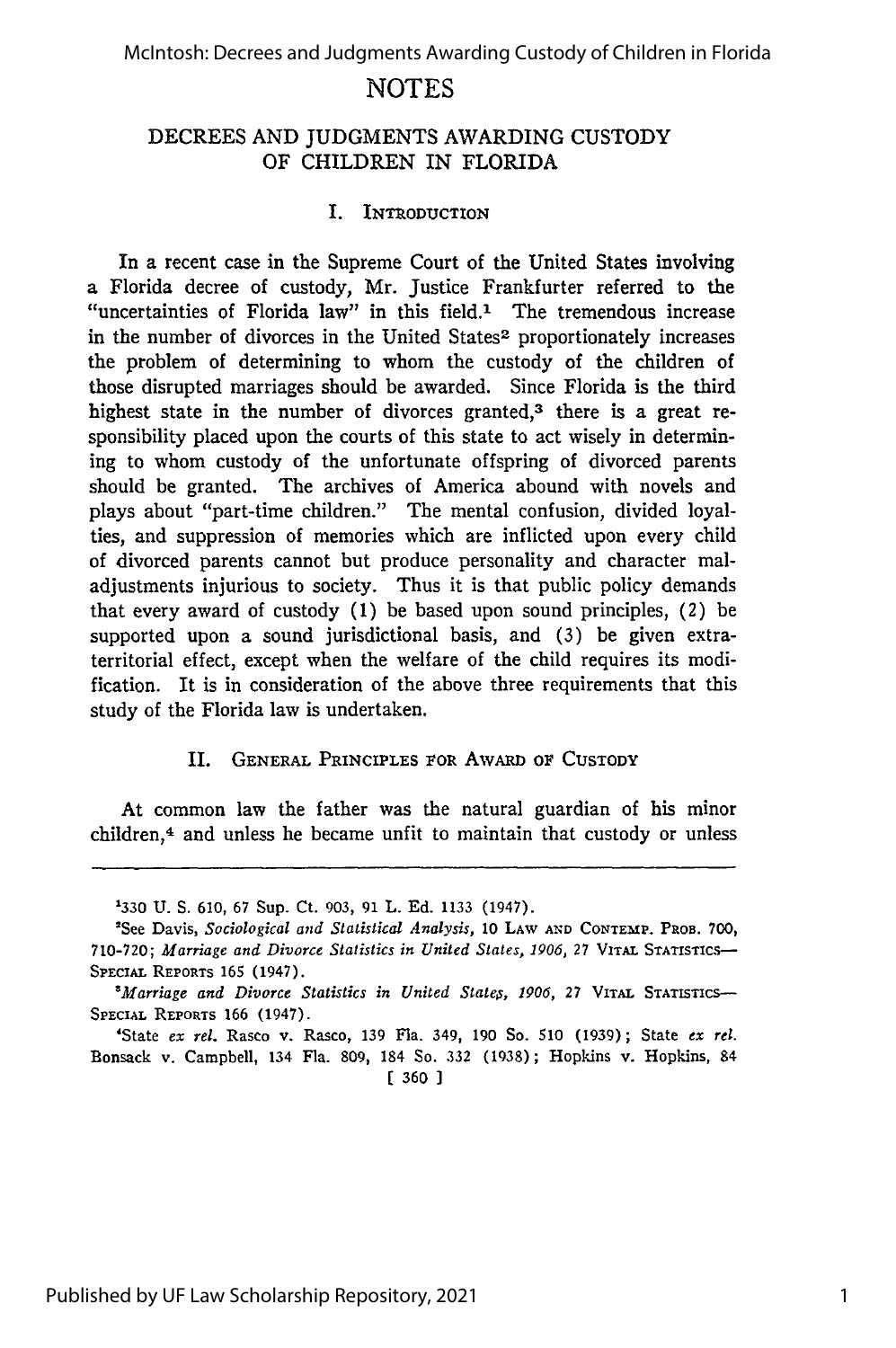the welfare of the child demanded that a change of custody be made.<sup>5</sup> the rights of the father were protected. The rights of the mother were held in abeyance.<sup>6</sup> Since the adoption of the Nineteenth Amendment of the United States Constitution7 and paralleling the growth of the movement towards the equalizing of the legal status of the sexes,<sup>8</sup> forty-two states, including Florida, have adopted statutes making the father and mother joint natural guardians of their minor children.<sup>9</sup> Although the Florida statute was enacted in **1921,10** it was not until 1941 that the statute was construed as modifying the common law.11 On the contrary, the next year after the passage of the statute, the supreme court held that the statute applied only to *"joint* rights of parents as natural guardians" and did not apply in a case in which each parent claimed exclusive right to the custody and care of their minor children.<sup>12</sup> Thus, in defiance of the statute, the Supreme Court has, until recently, continued to hold that, when circumstances affecting the welfare of the child do not require an award to the mother<sup>13</sup> or another,<sup>14</sup> the father is regarded as having a legal right to the custody and care of his minor children unless he is shown to be an improper person to best conserve their welfare.<sup>15</sup> Even when the welfare of the child required that custody be awarded to the mother, the court held that the rights of the father

**Fla. 500,** 94 So. **157 (1922);** Busbee v. Weeks, **80** Fla. **323, 85** So. **653** (1920); Porter v. Porter, **60** Fla. 407, **53** So. 546 **(1910).**

'State *ex rel.* Watland v. Hurley, **132** Fla. 892, **182** So. 442 **(1938);** McCann v. Proskauer, **93** Fla. 383, 112 So. **621 (1927);** Hopkins *v.* Hopkins, 84 Fla. **500,** 94 So. **157 (1922);** Miller v. Miller, 38 Fla. **227,** 20 So. 989 (1896).

'Porter v. Porter, **60** Fla. 407, **53** So. 546 (1910).

<sup>7</sup>U. S. CONST. AMEND. XIX, §1.

<sup>8</sup>Note, *Equalizing the Legal Status of the Sexes*, 7 Corn. L. Q. 139 (1921).

<sup>9</sup>4 VERNIER, AMERICAN FAMILY LAWS §232 (1st ed. 1936).

**"°FLA. STAT.** 1941, §744.01.

"Randolph v. Randolph, 146 Fla. 491, **1** So.2d 480 (1941).

"Hopkins v. Hopkins, 84 Fla. **500,** 94 So. 157 **(1922);** see McCann v. Proskauer, **93** Fla. 383, 387, 112 So. 621, **622** (1927) (concurring opinion).

"Martin v. Martin, **157** Fla. 456, **26** So.2d **183** (1946); Fields v. Fields, 143 Fla. 886, 197 So. 530 (1940) **;** *ee* Miller v. Miller, **38** Fla. 227, 20 So. 989 (1896).

"Bourn v. Hinsey, 134 Fla. 404, **183** So. 614 (1938). But the natural parents have a right superior to any guardian's unless the parents' fitness has been adjudicated adversely. State *ex rel.* Watland v. Hurley, **132** Fla. 892, **182** So. 442 (1938); Frazier v. Frazier, 109 Fla. 164, 147 So. 464 **(1933) ;** Lee v. Lee, 67 Fla. 396, **65** So. **585** (1914); Robertson v. Bass, **52** Fla. 420, 42 So. 243 (1906).

"See note 2 *supra.*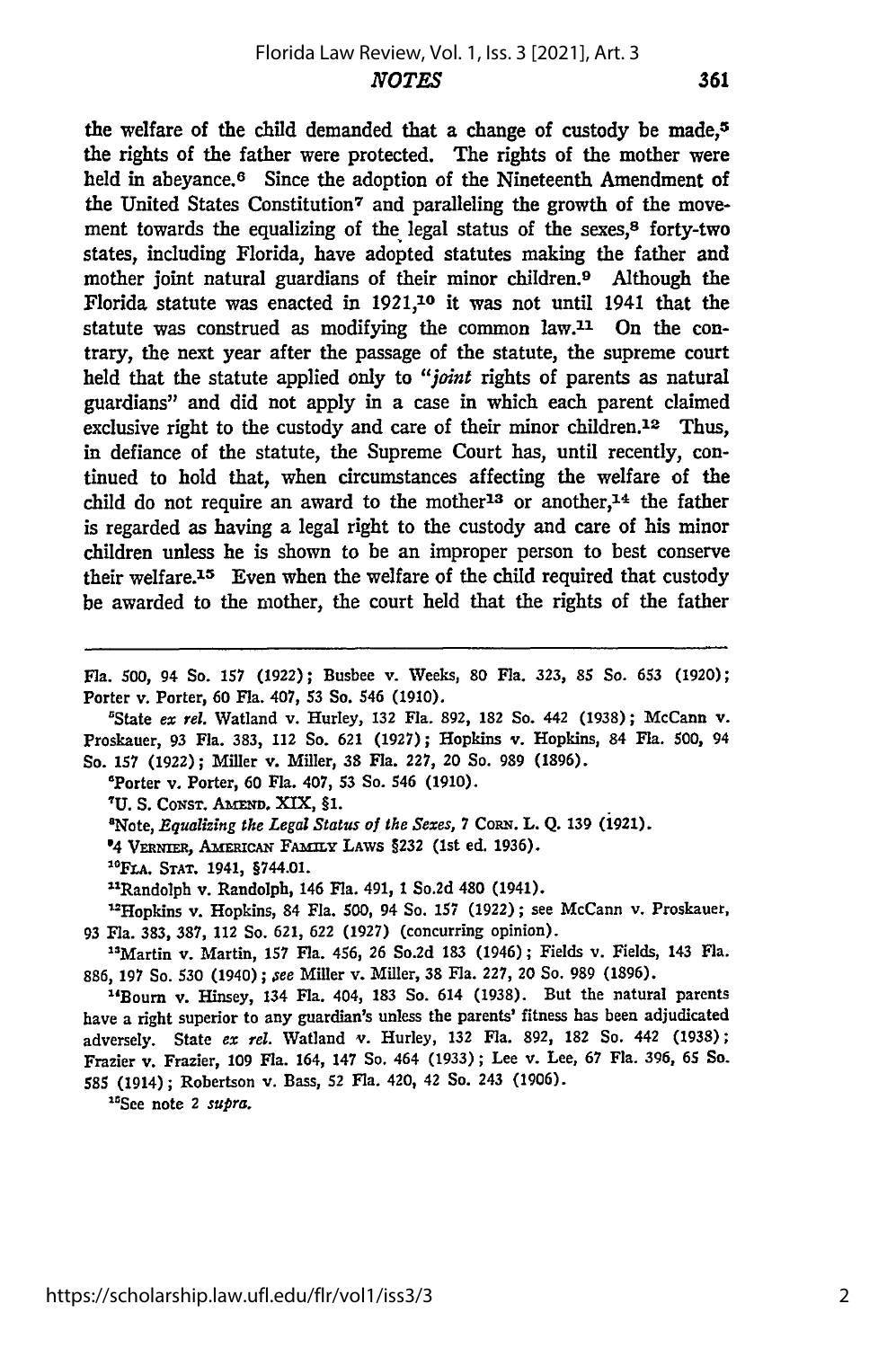must not be abused. $16$ 

Despite the continued recognition of the common-law principle that the father is prima facie entitled to custody of his legitimate children, $17$ the court has by indirect means given increasing effect to the equal rights of the mother implied in the joint natural-guardian statute. This modification of the common law has been accomplished by stressing the principle that the welfare<sup>18</sup> of the child is paramount to the rights of the parents, 19 and by giving the chancellor a wide discretion in determining with which parent the welfare of the child will best be served.<sup>20</sup> Finally, in *Randolph v. Randolph*,<sup>21</sup> the Supreme Court overruled the prior construction of the joint natural-guardian statute,<sup>22</sup> and stated candidly that "the father has no right of custody superior to that of the mother."

The following principles in awarding custody of children seem now to be well established in Florida:

" State *ex rel.* Watland v. Hurley, **132** Fla. **892,** 182 So. 442 **(1938);** McCann v. Proskauer, **93** Fla. **383,** 112 So. **621 (1927)** ; *see* State *ex rel.* Weaver v. Hamans, **118** Fla. **230, 159** So. **31 (1935).** But the mother has a superior right to her minor illegitimate children. Marshall v. Reams, 32 Fla. 499, 14 So. 95 (1893).<br><sup>18</sup>The ultimate test of the child's welfare is its spiritual and moral well-being.

Randolph v. Randolph, 146 Fla. 491, **1** So.2d 480 (1941). In Bourn v. Hinsey, 134 Fla. 404, **183** So. 614 **(1938),** the court said, "The 'best interest' of a child whose custody is in controversy contemplates training which gives it a keen response to spiritual and moral teachings, makes it self reliant, engenders in it a love of country, a reverence for law, and an appreciation of the truth that all have an equal right to live, breathe, to **ply** a trade, and enjoy the fruits thereof." Other more practical considerations are age, sex, and health. Miller v. Miller, **38** Fla. 227, 20 So. **989 (1896).**

"State *ex rel.* Hicks v. Cain, 36 So.2d **275** (Fla. 1948) ; Fields v. Fields, 143 Fla. 886, 197 So. **530** (1940). If an agreement or stipulation for custody is clear and mutual, permanent custody may be awarded in accord with the desires of the parents, but such agreement must follow the provisions of the statute. **FLA.** STAT. 1941, §744.01, State *ex rel.* Airston v. Bollinger, 88 Fla. 123, 101 So. 282 (1924).

"Phillips *v.* Phillips, **153** Fla. 133, 13 So.2d 922 (1943) **;** Penney v. Penney, 146 Fla. 652, 1 So.2d 883 (1941) ; Green v. Green, 137 Fla. 359, 188 So. **355** (1939) Frazier v. Frazier, 109 Fla. 164, 147 So. 464 (1933).

"146 Fla. 491, 1 So.2d 480 (1941).

*"See* Hopkins v. Hopkins, 84 Fla. 500, 94 So. **157** (1922)

<sup>&</sup>quot;Lewis v. Lewis, 112 Fla. 520, **150** So. **729** (1933).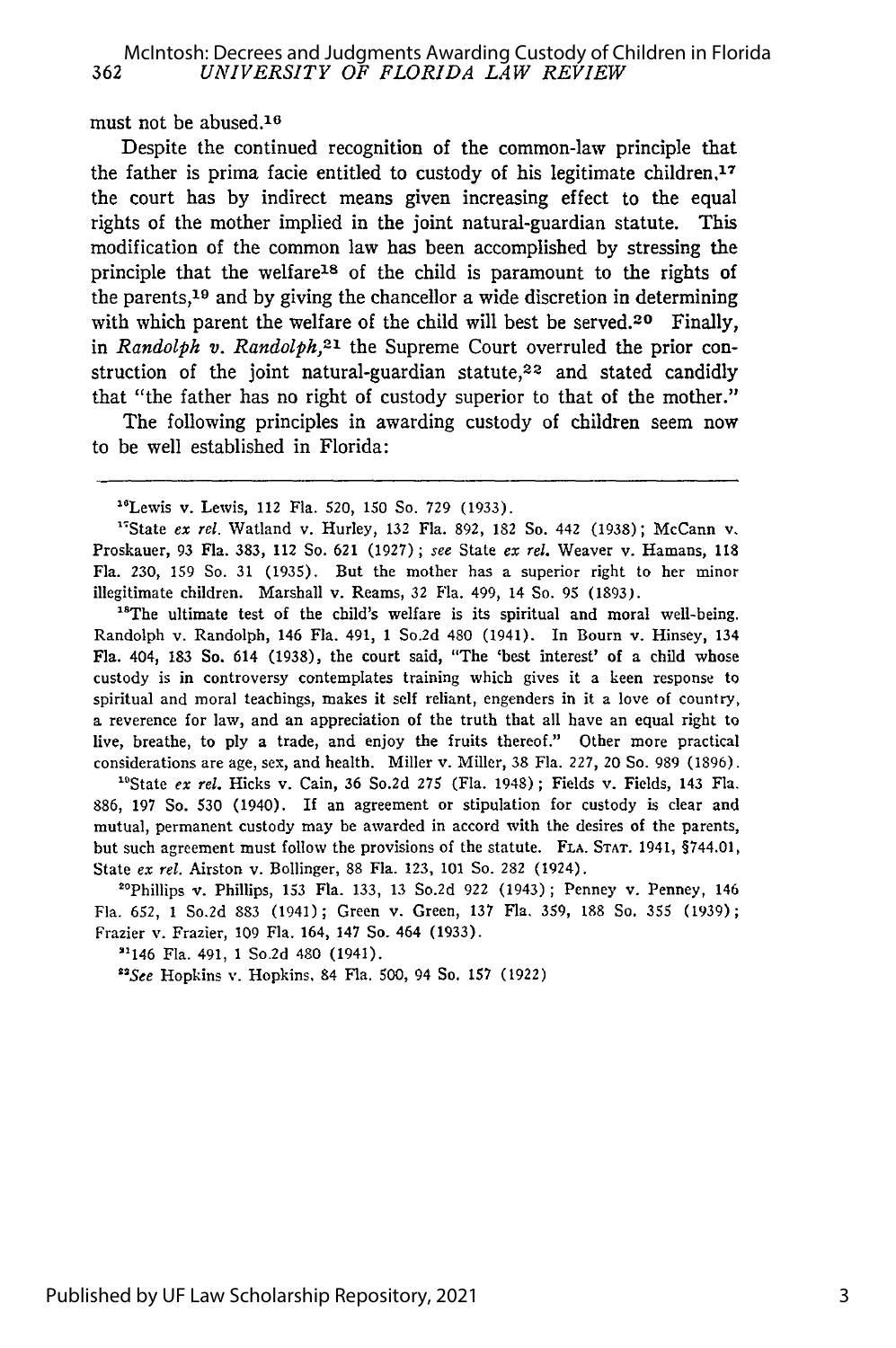**1.** The welfare of the child is the paramount consideration, <sup>23</sup> and, when the welfare of the child requires, custody may be given to the parent who is the wrong-doer.<sup>24</sup>

2. The welfare of a child of *tender* years is best served by awarding custody to the mother.<sup>25</sup> Thus, regardless of the rights of the father, it has been held reversible error to award a small child to the father without a showing that the mother is morally unfit **by** way of her conduct or environment to rear the infant properly. <sup>26</sup>

**3.** When the welfare of the child would be equally well provided for in the custody of either parent, then the question of

"Anon., 55 Ala. 428 **(1876);** Hurst v. Hurst, 158 Fla. 43, 27 So.2d 749 (1946); Pittman v. Pittman, 153 Fla. 434, 14 So.2d **671** (1943); Dorman v. Friendly, 146 Fla. **732,** 1 So.2d 734 (1941); Mehaffey v. Mehaffey, 143 Fla. **157, 196** So. 416 (1940); Frazier v. Frazier, **109** Fla. 164, 147 So. 464 **(1933);** Lindsey v. Lindsey, 14 Ga. **657** (1854) **;** Darnall v. Mullikin, **8** Ind. 152 **(1856) ;** Ladd v. Ladd, 188 Iowa **351, 176 N.** W. 211 **(1920);** Shehan v. Shehan, 152 **Ky. 191,** 153 **S.** W. 243 **(1913);** Arix v. Arix, 212 Mich. 438, 180 **N.** W. 463 **(1920);** Duncan v. Duncan, **119** Miss. **271,** 80 So. **697 (1919) ;** McClain v. McClain, 115 Wash. 237, **197** Pac. 5 **(1921).**

"Kettelle v. Kettelle, **110** Cal. **App.** 310, 294 Pac. 453 **(1930);** Watkins v. Watkins, 221 Ind. **293,** 47 **N. E.2d 606** (1943); Brandon v. Brandon, 14 Kan. 342 **(1879);** see **KEE=, LAw OP MARRAGE AND DIvoRcE** §719 **(3d** ed. 1946); *cf.* Simmons v. Simmons, 122 Fla. **325, 165** So. 45 **(1936).** *But cf.* Martin v. Martin, 157 Fla. 456, **26** So.2d **183** (1946); Minick v. Minick, 111 Fla. 469, 149 So. 483 **(1933).** "'See note **10** *supra. But cf.* Pittman v. Pittman, **153** Fla. 434, 14 So.2d **671**

(1943); Phillips v. Phillips, **153** Fla. **133, 13** So.2d **922** (1943).

Whether change in age of child or other circumstances warrants a modification of the decree to give custody to father is in the discretion of the court. Randolph v. Randolph, 145 Fla. **556,** 200 So. **699** (1940), *cross appeal,* 146 Fla. 491, **1** So.2d 480 (1941); Mooty v. Mooty, 131 Fla. 151, 179 So. 155 (1938). However, the chancellor must not abuse this discretion. Gedney v. Gedney, 117 Fla. 686, 158 So. **288** (1934).

"Stewart v. Stewart, **156** Fla. 815, 24 So.2d **529** (1946); Fields v. Fields, 143 **Fla. 886, 197** So. **530** (1940); Callahan v. Callahan, **296 Ky.** 444, **177 S.** W.2d **565** (1944). It is generally held in other jurisdictions that an adulterous mother is not a fit person to have the custody of the children. Kremelberg v. Kremelberg, 52 **Md.** 553 **(1879);** Arix v. Arix, 212 Mich. 438, **180** N. W. 463 **(1920);** Duncan v. Duncan, 119 Miss. 271, 80 So. **697** (1919); Moyer v. Moyer, **75** N. J. **Eq.** 439, 72 AUt. **965**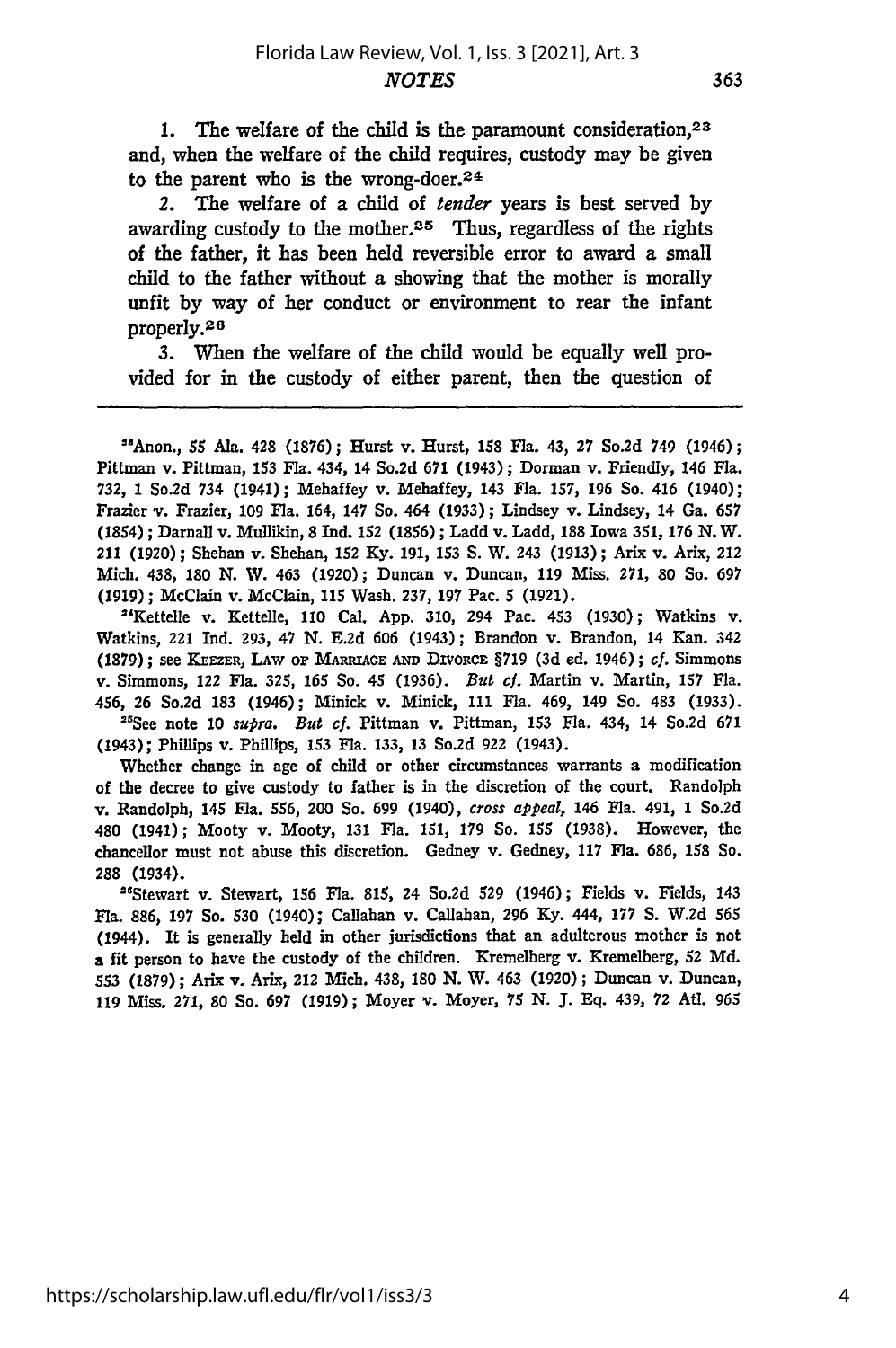the relative rights of the parents,  $27$  the desires of the child,  $28$ and the relative financial standing and stability of the parents<sup>29</sup> are considered; but the determination of the one to whom custody should be awarded cannot be based on any one of the above factors without regard to the others. <sup>30</sup>

4. When the circumstances are such that the welfare of the child would not be better with one parent than the other, and both parents are equally entitled to the custody and control of the child, custody is usually divided between the parents. Under such circumstances, the court has granted custody of the child for six months of the year to each parent. $31$  However, if custody must be divided, the better procedure seems to be to award custody to one parent for nine months and to the other for three months in order not to disrupt the school life of the child.<sup>32</sup>

(1909); Cozard v. Cozard, 48 Wash. 124, 92 Pac. 935 (1907). But an adulterous wife has been given custody of the children in Florida when the husband was guilty of extreme cruelty to the wife. Simmons v. Simmons, 122 Fla. 325, 165 So. 45 (1936).

"Randolph v. Randolph, 146 Fla. 491, **1** So.2d 480 (1941); Green v. Green, **137** Fla. **359,** 188 So. **355** (1939); Frazier v. Frazier, 109 Fla. 164, 147 So. 464 (1933). Other things being equal, the rights of the father are superior under the common law. Baker v. Durham, **95** Ark. **355,** 129 **S.** W. **789** (1910); Kennedy v. Kennedy, 182 S. W. 100 (Mo. App. 1916); Denny v. Denny, 118 Va. 79, **86 S.** E. 835 (1915). But the father may lose the right of custody **by** his had conduct or unfitness. Anderson v. Anderson, 152 Ky. 773, 154 **S.** W. 1 (1913); Lyle v. Lyle, **86** Tenn. 372, 6 **.** W. **878** (1888).

<sup>28</sup>If the child is of the age of discretion, some weight should be given to the preference of the child as to which parent should be awarded custody, but it should not be the controlling factor. Williams v. Williams, 23 Fla. 324, 2 So. 768 (1887); Horning v. Horning, **107** Mich. 587, 65 N. W. 555 (1895); *accord,* Dorsey v. Dorsey, **52** Utah 73, 172 Pac. 722 (1918) ; Pope v. Pope, 161 Ky. 104, 170 **S.** W. 504 (1914) **;** Shallcross v. Shallcross, 135 Ky. 418, 122 **S.** W. 223 (1909); *cf.* State *ex* rel. Cline v. Cline, 91 Fla. 300, 107 So. 446 (1926). *Contra:* Godbey v. Godbey, 70 Ohio App. 450, 44 N. E.2d 810 (1942) ; *cf.* Bourn v. Hinsey, 134 Fla. 404, 183 So. 614 (1938); Jones v. Harmon, 27 Fla. 238, 9 So. 245 (1891) (child of four).

<sup>29</sup>Relative financial ability of the parents is also a factor in determining the welfare of the child. Williams v. Williams, 23 Fla. 324, 2 So. 768 (1887); *cf.* Fields **v.** Fields, 143 Fla. 886, 197 So. 530 (1940) ; Bourn v. Hinsey, 134 Fla. 404, 183 So. 614 (1938); Frazier v. Frazier, 109 Fla. 164, 147 So. 464 (1933).

<sup>80</sup>Fields v. Fields, 143 Fla. 886, 197 So. 530 (1940)

"lWatson v. Watson, **153** Fla. 668, **15** So.2d 446 (1943).

aGrizzard v. Grizzard, 146 Fla. 17, 200 So. 209 (1941) **;** Fields v. Fields, 143 Fla 886, 197 So. **530** (1940).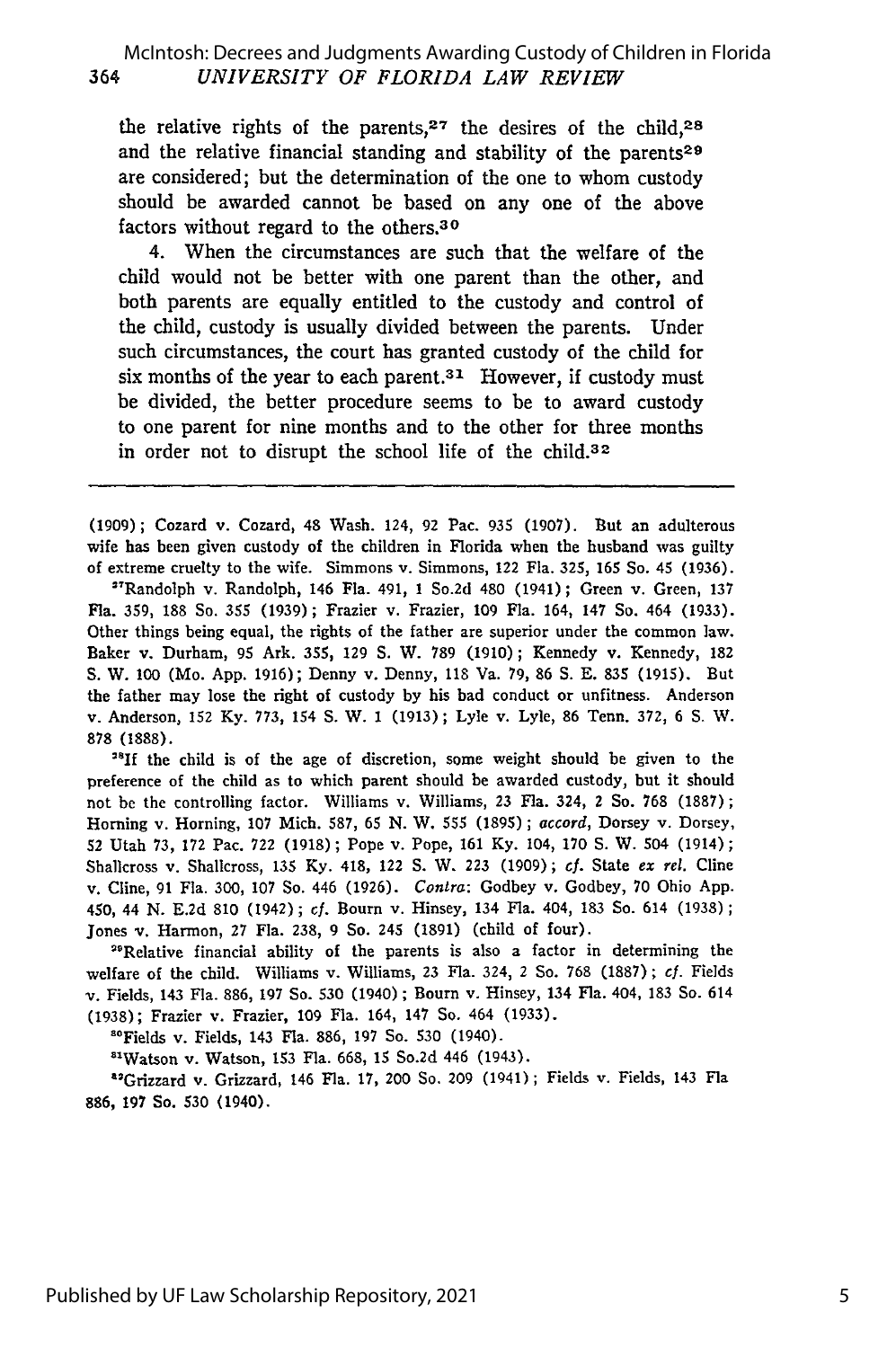**5.** The award of custody to the mother or to another does not of itself relieve the father of the duty to support the child.<sup>33</sup>

#### III. JURISDICTIONAL **BASIS roR** AWARD or **CUSTODY**

Courts of equity have inherent powers to control and protect infants and their property;  $34$  and it is a maxim of long standing that, when a court of equity takes jurisdiction of a case for one purpose, it will proceed with the determination of all matters properly presented and will grant full relief.<sup>35</sup> Thus, it would seem that, whenever a court has jurisdiction to grant a divorce, it would have jurisdiction to make an ancillary decree of custody of the children of the parties. **A** few states have held that jurisdiction to grant a divorce is sufficient to give the court power to make an award of custody ancillary to the divorce, even though the children were neither domiciled in the state nor actually within the state at the time of the suit.<sup>36</sup> This doctrine is based upon the theory that the state is acting as an arbiter of the rights of the parents and that the decree of custody is a personal one in which the interest of the state is merely nominal.<sup>37</sup> Indeed, from the wording of the Florida statute concerning the power of a court of equity to grant custody of children in a suit for divorce, it would appear that jurisdiction over the parents only is necessary.<sup>38</sup> However, the Supreme Court of Florida has held that jurisdiction over the subject-matter, the children themselves, is necessary in order to give the court jurisdiction to award a decree of custody.<sup>39</sup> Not only do equity courts have the power to award custody of children, but, when the well-being of the child requires

"Todd v. Todd, **151** Fla. 134, **9 So.2d 279** (1942); Heckes v. Heckes, **129** Fla. 653, **176** So. 541 **(1937);** Fekany v. Fekany, **118** Fla. **698, 160** So. **192 (1935);** *see* Futch v. Johnson, **101** Fla. **328,** 134 So. **791 (1931);** Baker v. Baker, 94 Fla. **1001,** 114 So. **661 (1927).**

"'Duke v. Duke, **109** Fla. **325, 327,** 147 So. **588, 589 (1933);** Fisher v. Guidy. **106** Fla. 94, **99-100,** 142 So. **818, 820-821 (1932) ;** 4 Pommoy's EQunTY **JuRisPRUDENCE, §§1304, 1307** (5th ed. 1941).

"'Dorman v. Friendly, 146 Fla. **732,** 1 So.2d 734 (1941); Oyama v. Oyama, **<sup>138</sup>** Fla. 422, **189** So. 418 **(1939).**

"6Duryea v. Duryea, 46 Idaho 512, **269** Pac. **987** (1928); Avery v. Avery, 33 Kan. **1, S** Pac. 418 **(1885);** Anderson v. Anderson, **81 S. E. 706** (W. Va. 1914),

"INote, **80 U.** or PA. L. **REv. 712 (1932).**

**"FLA. STAT.** 1941, §65.14.

**<sup>5</sup> Dorman** v. Friendly, 146 **Fla. 732,** 1 So.2d 734 (1946).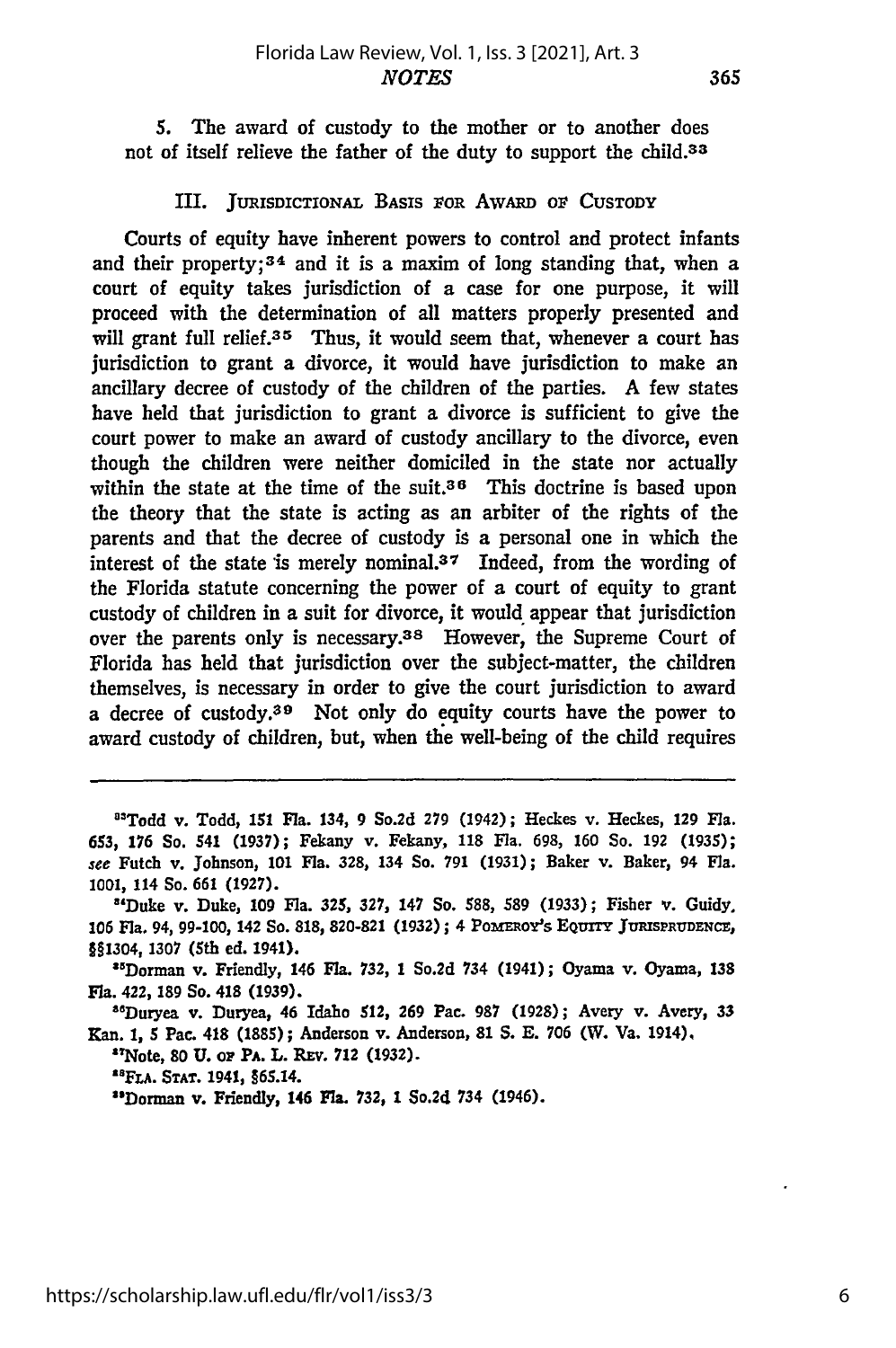#### McIntosh: Decrees and Judgments Awarding Custody of Children in Florida *UNIVERSITY OF FLORIDA LAW REVIEW* 366

judicial determination of custody<sup>40</sup> or when the question is properly submitted to the court in an action for divorce,  $41$  it is the duty of the court to decide the question. It is not error, however, to refuse to make an order concerning custody when the court does not have jurisdiction over the child.<sup>42</sup> Once the court has proper jurisdiction to make an award of custody in a divorce action, however, the court may retain jurisdiction to make such an award even though the divorce is denied<sup>43</sup> or the suit dismissed as to the divorce.<sup>44</sup>

If the entire family unit should continue to live within the territorial jurisdiction of the court making the original award of custody, there would be no question of conflict of laws and, consequently, no problem of jurisdiction. Such, however, often is not the situation in the United States. Nevertheless, the various states have attempted to determine for themselves when their courts have jurisdiction to render an award of custody. Some states hold that an award of custody is proper when the child is within the state even though one of the parents is outside the state and has not received personal service;<sup>45</sup> some hold that personal service on both parents is necessary but the child may be outside the state;<sup>46</sup> others assert that the mere presence of the child within the boundaries of the state gives the state jurisdiction over the child's cus- $\text{today};$ <sup>47</sup> while still others contend that the power to serve process on the father is a sufficient basis for making an award of custody.<sup>48</sup>

In 1933 the Supreme Court of Florida, in *Minick v. Minick,4 9* held that, since the domicile of the child ordinarily is determined by that of the father, if the father is domiciled in the state and brings an action for divorce by constructive service upon the wife, the court has jurisdiction to

"Giachetti v. Giachetti, 157 Fla. 259, 25 So.2d 658 (1946).

"Dorman v. Friendly, 146 Fla. 732, 1 So.2d 734 (1941); *In re* Kernan, 247 App Div. 664, **288** N. Y. Supp. 329 (1936).

"Rivers v. Mitchell, 57 Iowa 193, 10 N. W. 626 (1881); People *ex rel.* Ludden v Winston, 34 Misc. 21, 69 N. Y. Supp. 452 (1901).

"111 Fla. 469, 149 So. 483 (1933).

<sup>&</sup>quot;Di Giorgio v. Di Giorgio, **153** Fla. 24, 13 So.2d **596** (1943).

<sup>&</sup>quot;Martin v. Martin, 157 Fla. 456, 26 So.2d 183 (1946).

<sup>&</sup>quot;Stewart v. Stewart, 156 Fla. 815, 24 So.2d **529** (1946).

<sup>&</sup>quot;Duke v. Duke, 109 Fla. 325, 147 So. 588 (1933).

<sup>&</sup>quot;Black v. Black, 110 Ohio 392, 144 N. E. 268 (1924); Kenner v. Kenner, **130** Tenn. 211, 201 S. W. 779 (1918).

<sup>&</sup>quot;Wear v. Wear, 130 Kan. 205, **285** Pac. 606 (1930); Payton v. Payton, 29 N. M. 618, 225 Pac. 576 (1924).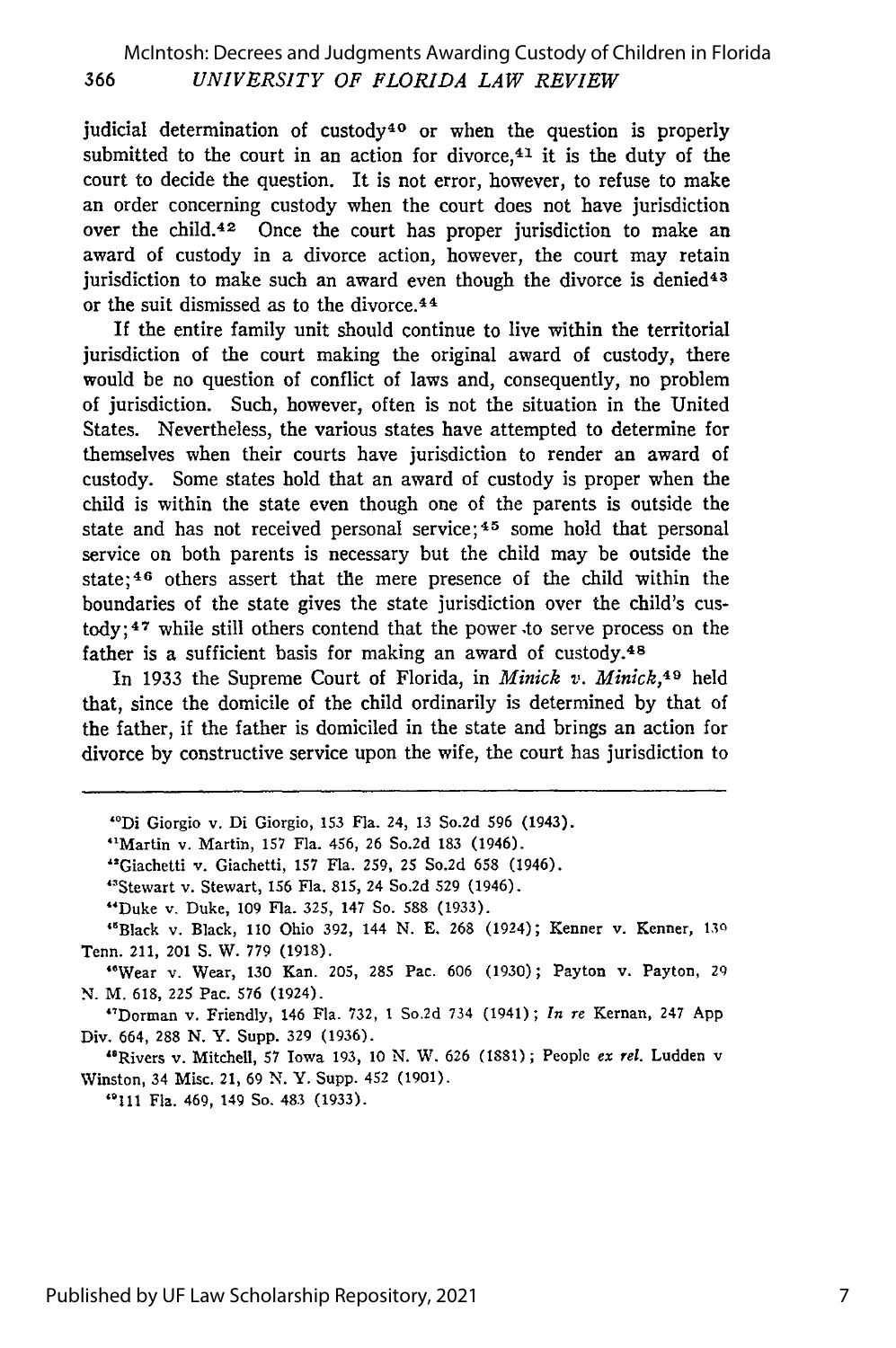367

make an award of custody ancillary to the divorce suit even though the child is not within the state. In accordance with the principle that the state of the domicile of the child has jurisdiction to make an award of custody in a divorce action in which the court has jurisdiction over the parents, the Florida Court recognized the decree of custody of a child residing in Florida at the time the decree was made in Mississippi.<sup>50</sup> The principle concerning jurisdiction to award a decree of custody in a divorce suit, as established in *Minick v. Minick* is clear and specific. However, in 1939, doubt as to whether Florida would continue to follow that principle was raised by the decision of the Supreme Court in *State* ex rel. *Rasco v. Rasco,<sup>5</sup> '* in which the court said: "When a divorce is granted on constructive service, as was the case when the relator's divorce was granted, the defendant and the minor child being without the jurisdiction of the court, the said court has no authority to award custody of the minor child or children to the plaintiff. The minor child or children must, in other words, be in the jurisdiction of the court before their custody will be considered and adjudicated." Did the court mean that *Minick v. Minick* is overruled? The court did not state that it was. Or did the court mean merely that, while Florida will render a decree of custody on such jurisdictional basis, it will not recognize the decree of a sister state based on such jurisdiction? The basic issue of the case was a conflict-of-laws question which was answered by the Florida Court with the statement that "the doctrine of comity plays no part in the adjudication of such cases."<sup>52</sup> In *Dorman v. Friendly*,<sup>53</sup> the court clearly states that, if the child is actually within the jurisdiction of the court although his legal domicile is elsewhere, the court may determine conflicting claims as to his custody. This case does throw some light upon the question as to whether domicile of the child in the state is sufficient to establish jurisdiction if the child is not physically within the state, **by** paradoxically citing both *Minick v. Minick and State* ex rel. *Rasco v. Rasco* as authority for the statement that a court must not only have jurisdiction of the parties but it must also have jurisdiction over the subject-matter, the children themselves, as well.54 The Supreme Court of the United States,

<sup>&</sup>quot;Bourn v. Hinsey, 134 Fla. 404, **183** So. 614 (1938) (reversed on rehearing on the grounds that the welfare of the child required that custody be awarded to another). **:1139** Fla. 349, **190** So. **510** (1939).

<sup>&#</sup>x27;State *ex rel.* Rasco v. Rasco, **139** Fla. 349, 190 So. **510** (1939).

<sup>&</sup>quot;s146 Fla. **732, 1** So.2d 734 (1941).

<sup>&</sup>quot;Dorman v. Friendly, 146 Fla. **732,** 1 So.2d 734 (1941).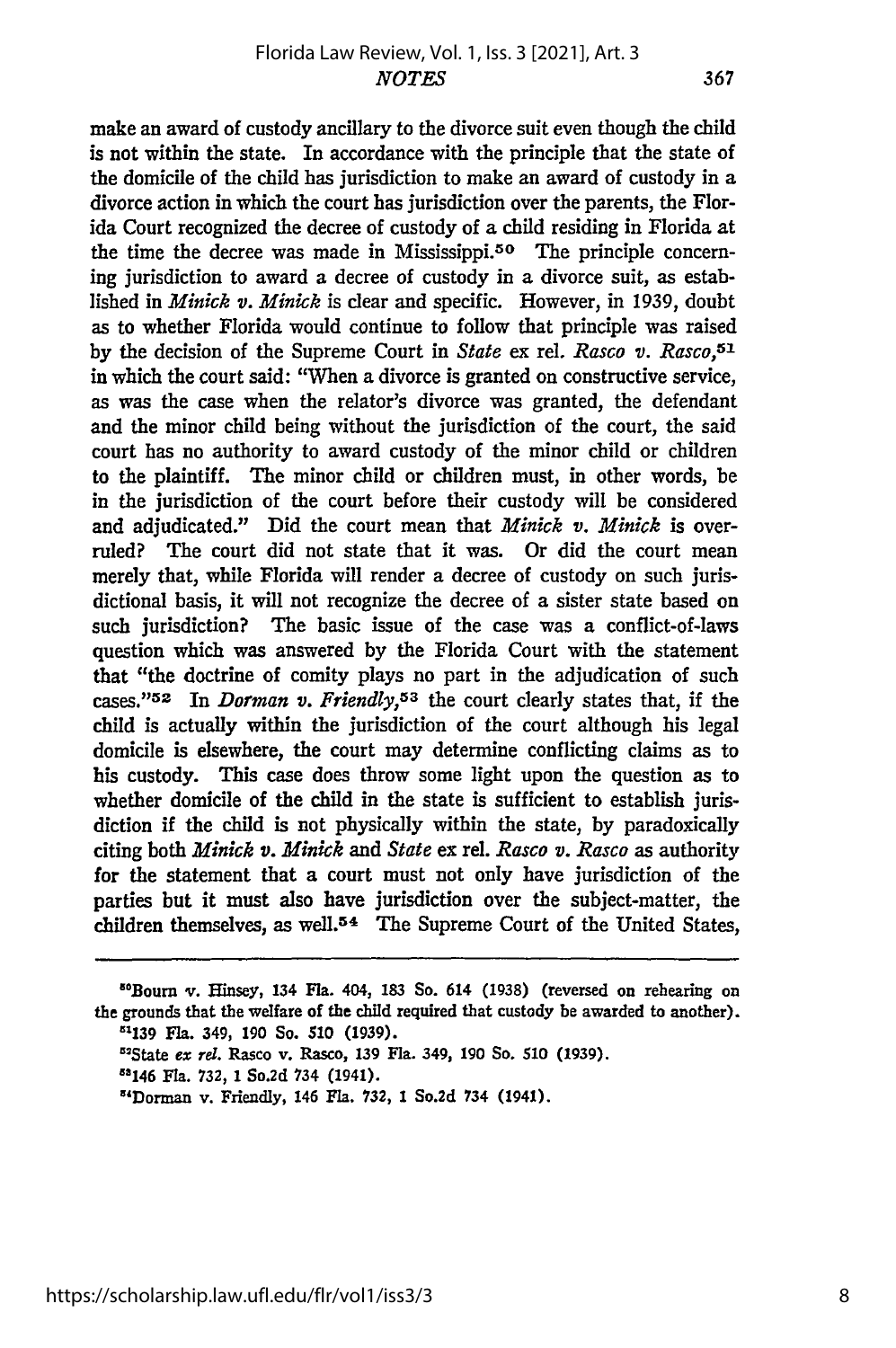in *Halvey v. Halvey,5 5* cites *Dorman v. Friendly* as authority for the conclusion that jurisdiction is obtained by the Florida courts to make a decree of custody when the child is either actually within the state or is domiciled in the state. It was in this same case, however, that Mr. Justice Frankfurter made his reference to the "uncertainties of Florida law" concerning the jurisdiction of the Florida courts to award custody in divorce cases. 5 6

Unless *Minick v. Minick* is held to be overruled, Florida now recognizes two distinct bases for jurisdiction over the subject-matter of a proceeding to determine custody of children: (1) the physical presence of the child within the state; and (2) the domicile of the child in the state. From the general language used throughout the cases since *Rasco v. Rasco,* it seems clear that the Florida Court is tending toward the requirement that the child be present within the state to the exclusion of jurisdiction based solely upon domicile of the child within the state, although there is no direct holding to this effect. However, the cases in which the court states that the child must be in the State of Florida for the courts of this state to exercise jurisdiction are habeas corpus cases.<sup>57</sup> It is a failure to recognize the distinction between the jurisdictional basis for an award of custody in a divorce suit and in a habeas corpus proceeding that has given impetus toward the requirement that the child be actually within the state before the court has jurisdiction to make an award of custody in a divorce proceeding.

Courts of law as well as of equity are charged with the care and protection of infants within their jurisdiction, and the making of appropriate orders for the protection and welfare of the persons and estates of infants is necessarily an implied incident to the power of making and enforcing judgments affecting infants.<sup>58</sup> The power of courts of law to make an award of custody in a habeas corpus proceeding does not conflict with the inherent powers of equity to control and protect the welfare of infants within their jurisdiction.<sup>59</sup>

"330 U. S. 610, 615 n.2, 67 Sup. Ct. 903, 906 n.2, 91 L. Ed. 1133, 1136 n.2 (1947).

<sup>86</sup>Halvey v. Halvey, 330 U. S. 610, 618, 67 Sup. Ct. 903, 908, 91 L. Ed. 1133, 1138 (1947) (concurring opinion).

"'E.g., Gilman v. Morgan, 158 Fla. **605,** 29 So.2d 372 (1947); Di Giorgio v. Di Giorgio, **153** Fla. 24, 13 So.2d **596** (1943).

<sup>58</sup>Miller v. Miller, 38 Fla. 227, 20 So. 989 (1896).

"Porter v. Porter, 60 Fla. 407, **53** So. 546 (1910); Maddox v. Barr, 49 Fla. 182, 38 So. 766 (1905); *In re* Stockman, 71 Mich. 180, 38 N. W. **876** (1888); State v. Baird, 18 N. **J.** Eq. 194 (1867).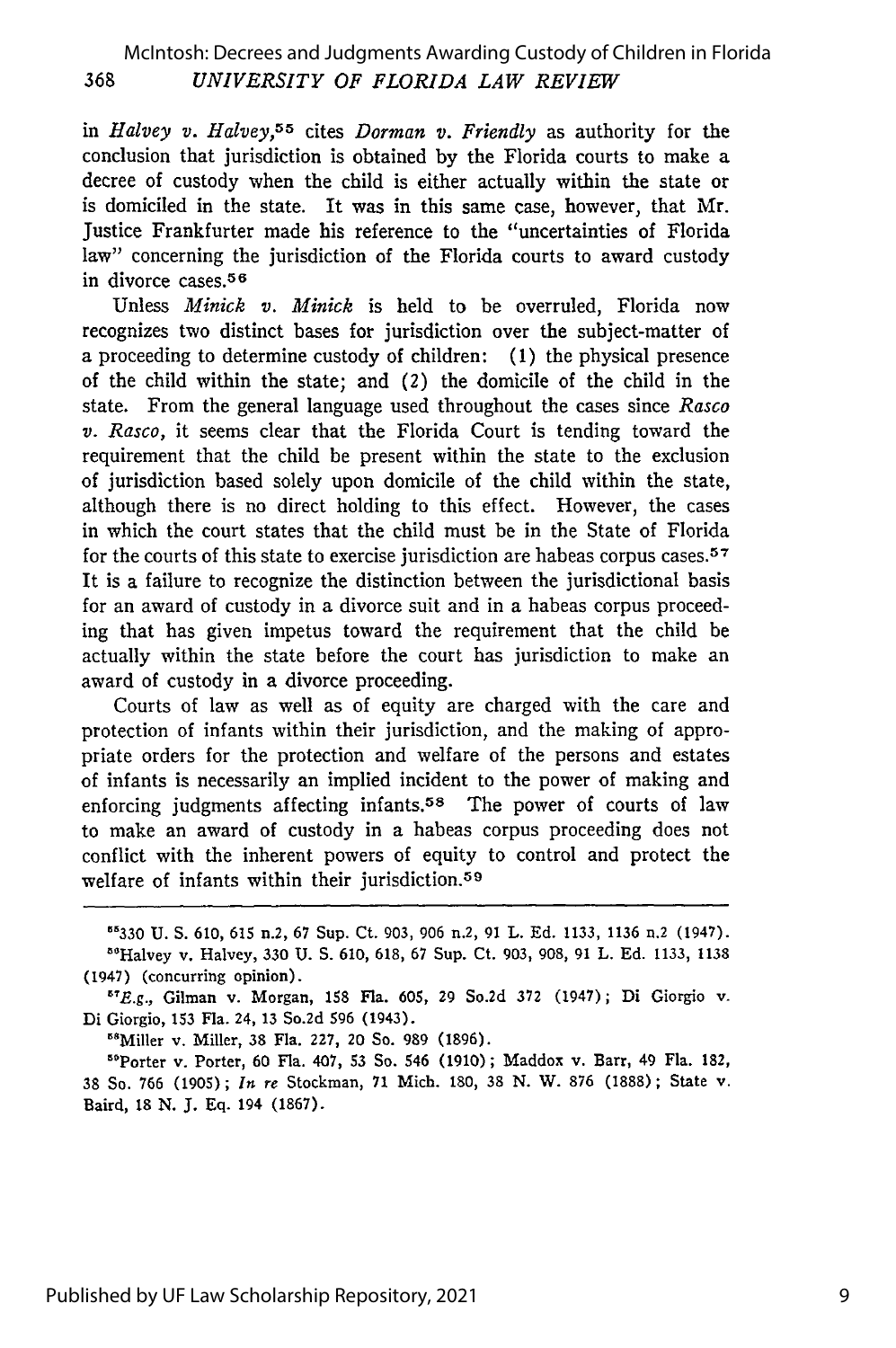The approach to the problem of custody in a suit for divorce is different from that in a habeas corpus proceeding. In a divorce suit the court is not concerned with the *past* rights of the parties to the custody of the children except as a factor in determining to whom the *future* custody of the children should be awarded, while in a habeas corpus proceeding the basic issue is whether the person who is then exercising custody is doing so legally; hence, a determination of the past rights is essential to that decision.<sup>60</sup> The courts of law have not, however, contented themselves merely with determining the rights between the parties and making the award to the one who has the better right. Rather, they have recognized the principle that, despite the prima facie paramount right of the father, $61$  the controlling consideration is the welfare of the child. $62$ Thus, it would be futile to attempt a distinction between the nature of a decree of custody in a divorce action and a judgment concerning custody in a habeas corpus proceeding. Both the decree of custody in a divorce suit and the judgment concerning custody in a habeas corpus proceeding are res judicata of the facts before the court at the time the decree of judgment was made, and both are binding upon the parties until the decree is modified.<sup>63</sup>

Although the principles governing the award of custody and the nature of the award are the same, there is a fundamental difference in the jurisdictional basis of making such award. In action for divorce the party seeking the divorce must be domiciled or resident for the statutory period within the state,<sup>64</sup> and the child must either be before the court<sup>65</sup> or be domiciled within the state<sup>66</sup> before the court has jurisdiction to make an award of custody. In a proceeding on habeas corpus, however, it is immaterial whether any of the parties, including the child, are domiciled

"'Porter v. Porter, **60** Fla. 407, **53** So. **546 (1910);** Miller v. Miller, **38** Fla. **227, 20** So. **989 (1896);** see **CRANDALL, FLORiDA CommON LAW PRACTICE 684 (1928).**

<sup>8</sup> McCann v. Proskauer, 93 Fla. **323,** 112 So. **621 (1927);** Busbee v. Weeks, **80** Fla. **323, 85** So. 653 **(1920);** Porter v. Porter, **60** Fla. 407, 53 So. 546 **(1910).**

**"Di** Giorgio v. Di Giorgio, **153** Fla. 24, 13 So.2d **596** (1943); State *ex rel.* Rasco v. Rasco, 139 Fla. 349, **190** So. **510 (1939);** Hopkins v. Hopkins, 84 Fla. **500,** 94 So. **157 (1922).**

"Weir v. Marley, 99 Mo. 484, 12 **S.** W. **798 (1890);** cf. State *ex rel.* Watland v. Hurley, **132** Fla. **892, 182** So. 442 **(1938).**

**"6FLA. STAT. 1941, §65.02.**

O"Dorman v. Friendly, 146 Fla. 732, **1** So.2d 734 (1941).

"Halvey **v.** Halvey, **330 U. S. 610,** 615 n.2, **67** Sup. Ct. **903, 906** n.2, **91** L. **Ed. 1133, 1136** n.2 (1947); Minick v. Minick, **111** Fla. 469, 149 So. 483 **(1933).**

369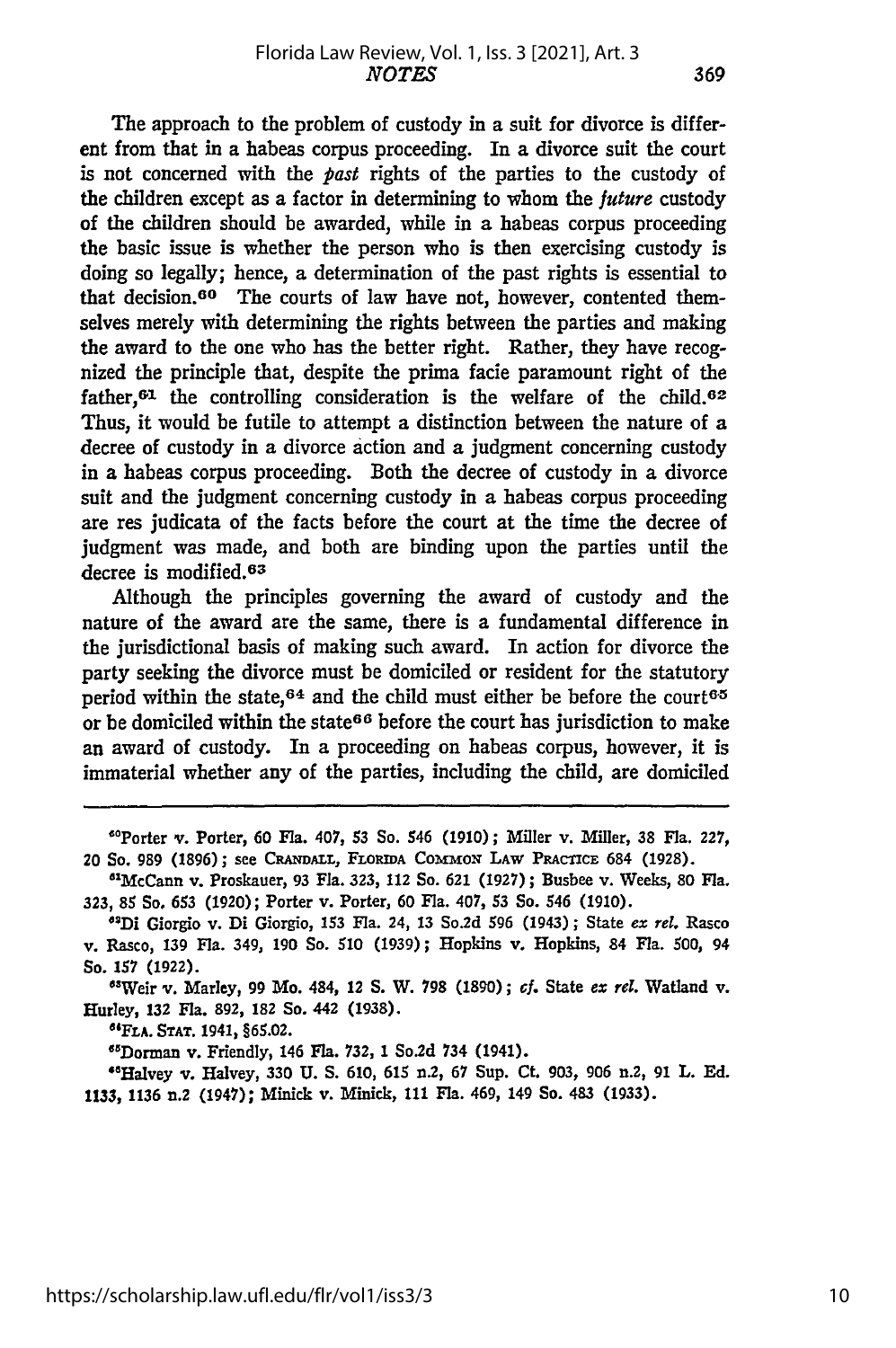#### *UNIVERSITY OF FLORIDA LAW REVIEW* McIntosh: Decrees and Judgments Awarding Custody of Children in Florida

in the state,<sup>67</sup> but the child must be physically within the state.<sup>68</sup> A Louisiana court issued a writ of habeas corpus to the mother to bring back into Louisiana children sent out of the state by the mother; however, the Supreme Court of Louisiana issued a writ of prohibition against the enforcement of the writ until the proper custody of the child was adjudicated.<sup>69</sup> It is well settled in Florida<sup>70</sup> and other jurisdictions<sup>71</sup> that a writ will not be issued unless the child is within the state. The reason for the requirement that the child be within the state before the court has jurisdiction to grant a writ of habeas corpus is that the general scope of a writ of habeas corpus is to compel production of a person detained by the one in whose custody he is detained, and the writ ought not to issue where it appears to be impossible that it should be obeyed.<sup>72</sup> This principle is not applicable, however, in the awarding of custody ancillary to a suit of divorce, because jurisdiction over the status of the child may follow the domicile of the child, on the one hand, or the actual presence of the child within the state, on the other.

There is a great deal of authority for the view that a state can exercise jurisdiction to determine the custody of children only if the domicile of the person placed under custody is within the state.<sup>73</sup> This view is supported by the argument that the primary consideration in the award of custody is the welfare of the child and that the determination of the child's welfare can best be made in the state of the domicile of the child. $74$  There are two major objections, however, to the requirement that the domicile of the person placed under custody be in the state

<sup>67</sup>Di Giorgio v. Di Giorgio, 153 Fla. 24, 13 So.2d 596 (1943); Bourn v. Hinsey. 134 Fla. 404, 183 So. 614 (1938). 68State *ex rel.* Clark v. Clark, 148 Fla. 452, 4 So.2d 517 (1941); *accord,* People

*ex* rel. Winston v. Winston, 31 App. Div. 121, 52 N. Y. Supp. 814 (1898)

 ${}^{60}$ Tate v. Tate, 163 La. 1047, 113 So. 370 (1927) (indicating that the writ may issue if custody is awarded to father).

"State *ex rel.* Clark v. Clark, 148 Fla. 452, 4 So.2d **517** (1941).

*"In re* Jackson, 15 Mich. 416, 418 (1867) ; People *ex rel.* Winston v. Winston, 31 App. Div. 121, 52 N. Y. Supp. 814, 816 (1898).

"'Regina v. Barnardo, 24 Q. B. D. 283 (1890).

"'Callahan v. Callahan, 296 Ky. 444, 177 **S.** W.2d 565 (1944); Milner v. Gatlin, 139 Ga. 109, 76 **S.** E. 860 (1912); Duryea v. Duryea, 46 Idaho 512, 269 Pac. **937** (1928) ; Person v. Person, **172** La. 740, 135 So. 225 (1931) ; State *ex rel.* Larson v. Larson, 190 Minn. 489, 252 N. W. 329 (1934); Lanning v. Gregory, **100** Tex. 310, 99 **S.** W. 542 (1907); see RESTATEMENT, CONFLICT or LAws §117 (1934); RESTATE-MENT, JUDGMENTS §33, comment a (1942).

"Goodrich, *Custody of Children in Divorco Suits,* 7 CORN. L. Q. **1** (1921).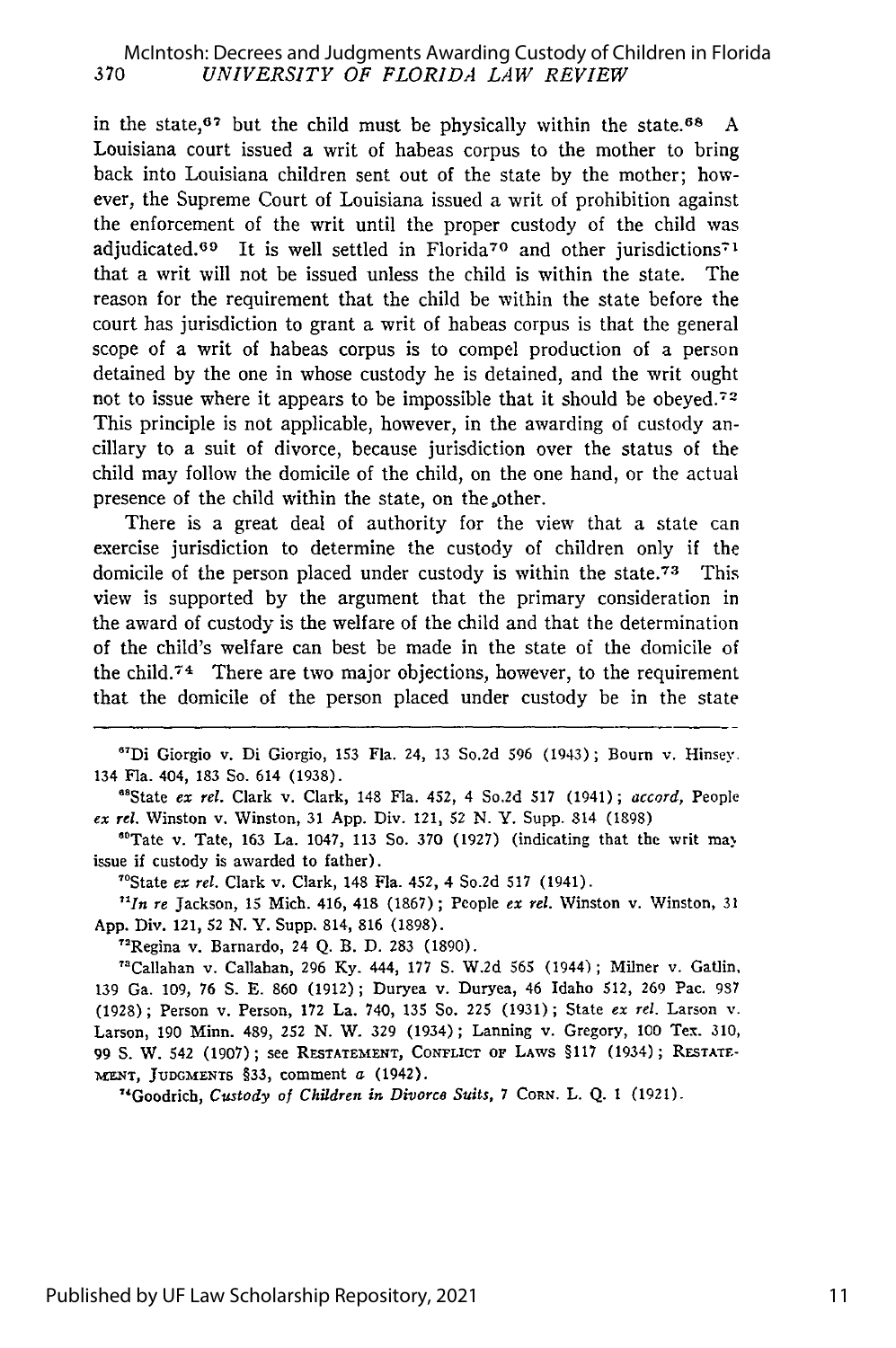making the award: (1) A state is not only empowered but is charged with a duty to regulate the custody of infants within its borders, $75$  since the infant is a ward of the state in which he is physically located; and (2) since at common law the domicile of the child is ordinarily that of the father, and the mother is incapable of changing the domicile of the minor even if she acquires a new domicile and takes the child with her, $76$ it would be unfair to a mother who has been deserted or driven from her home to be compelled to bring her suit for divorce in the state in which the husband is domiciled, in order to have an adjudication of custody of the children.

Since the enactment of the joint natural-guardian statutes **by** the vast majority of states,<sup>77</sup> it has been held that the common-law rule that the domicile of the child is determined **by** that of the father is no longer applicable and that now the domicile of the child is that of the parent with whom the child resides.<sup>78</sup> However, this interpretation of the statute has not been universally applied.

The question of the effect of the Florida statute upon the domicile of a child living with the mother who has established a separate domicile from the father has never been before the Supreme Court of Florida, although the statute has been in effect since **1921. 7 9** However, the same result, so far as jurisdiction to award custody of children is concerned, is reached **by** recognition of the jurisdiction of the courts of Florida to award custody whenever the child is physically within the state and the court has jurisdiction over the parties.<sup>80</sup>

The argument that the custody of children can be determined only **by** the state in which the child is domiciled seems unconvincing, especially since an award of custody is necessarily temporary and is generally res judicata only as to the facts actually before the court at the time the award of custody is made.<sup>81</sup> However, by accepting the double aspect

"Di Giorgio v. Di Giorgio, **153 Fla.** 24, **13** So.2d **596 (1943).**

"Hunt v. Hunt, 94 Ga. **257 (1893);** Van Hoffman v. Ward, 4 Redf. 244 **(N.** Y. **1880) ;** *In re* Cannon's Estate, **15** Pa. Co. Ct. **312** (1894).

"4 VERNIER, **AMERICAN FAAILY LAWS §232 (1936).**

<sup>78</sup>White v. White, 77 N. H. 26 (1913); RESTATEMENT, CONFLICT OF LAWS §32, comment a (1934); see GOODRICH, **HANDBOOK ON** *CONFICT* **OF** LAWS **§37 (2d ed. 1938); 5** VRN mna, **AMEPicAN** *FAkiY* LAWS §281, **p. 27 (1938).**

"Florida Laws **1921,** c. **8478, §1.**

*"But see* Little v. Little, **30** So.2d **386, 389** (Ala. 1947); Finlay v. Finlay, 240 **N.** Y. **429, 148 N. E. 624, 625 (1925).**

**"Minick v. Minick, 111 Fla. 469, 490-491, 149 So. 483, 492 (1933); Frazier v.**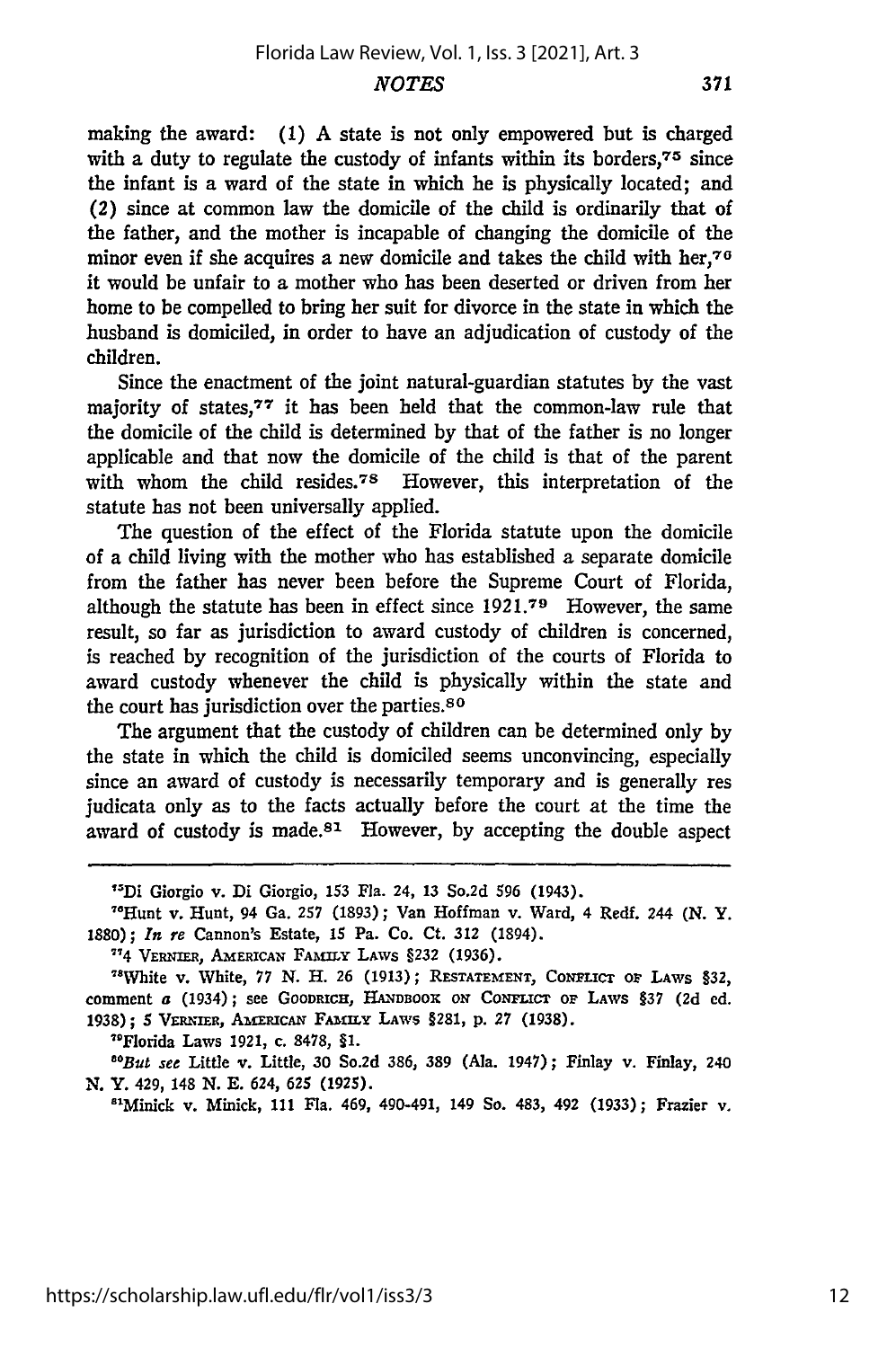### 372 *UNIVERSITY OF FLORIDA LAW REVIEW* McIntosh: Decrees and Judgments Awarding Custody of Children in Florida

of jurisdiction-the presence of the child within the state, on the one hand, or the existence of domicile of the child in the state, upon the other -it is possible for two states to have jurisdiction to award custody at the same instance. Such a situation was presented in *State* ex rel. *Rasco v. Rasco,<sup>82</sup>*wherein the Florida court had to choose between the two bases of jurisdiction or be placed in the position of refusing to recognize an award of custody based upon a type of jurisdiction which Florida recognizes as valid. From the general language used in later cases it is difficult to determine what choice was made.

#### III. MODIFICATION **AND** EXTRATERRITORIAL EFFECT OF CUSTODY AWARDS

Decrees respecting custody of children are necessarily provisional and temporary and ordinarily are not res judicata in the same court except as to facts before the court at the time of the judgment.<sup>83</sup> The custody of a child is a proper subject for the chancellor at any time,  $84$  even if the facts in issue could have been considered at a previous hearing when they were not presented or considered.<sup>85</sup> However, the court must have jurisdiction over the parties and subject-matter at the time of the modification or must have retained jurisdiction in the original proceeding. <sup>86</sup> When neither the child nor the parties to a divorce suit in which custody was awarded are domiciled within the state, and the court has not reserved jurisdiction to modify the custody award, the court cannot modify custody, although the court did retain jurisdiction to modify the terms of the divorce.<sup>87</sup> The failure of the lower court to retain jurisdiction to modify the original decree of custody and maintenance of the child has been held

Frazier, 109 Fla. 164, 147 So. 464 (1933) ; Meadows v. Meadows, 78 Fla. 576, 83 So. 392 (1919).

' 139 Fla. 349, 190 So. 510 (1939).

**8 3FLA. STAT.** 1941, §65.14; **C.** G. L. 1927, §4993; Minick v. Minick, **111** Fla. 469, 149 So. 483 (1933); see BIsHoP, MARRIAGE, DIVORCE, AND SEPARATION §1187 (1891). <sup>84</sup>Mehaffey v. Mehaffey, 143 Fla. 157, 196 So. 416 (1940); Frazier v. Frazier, 109 Fla. 164, 147 So. 464 (1933). However, the court may not allow the husband or wife suit-money, including attorney's fee, whenever, subsequent to the rendition of an absolute divorce decree, either party thereafter prosecutes or defends further proceedings respecting children's custody. Chiapetta v. Jordan, 153 Fla. 738, 16 So.2d 641 (1944).

<sup>8</sup> Jones v. Jones, 156 Fla. 524, 23 So.2d 623 (1945); Phillips v. Phillips, 153 Fla. 133, 13 So.2d 922 (1943); Meadows v. Meadows, 78 Fla. 576, 83 So. 392 (1919).<br><sup>8</sup> Dorman v. Friendly, 146 Fla. 732, 1 So.2d 734 (1941).

*8 1Ibid.*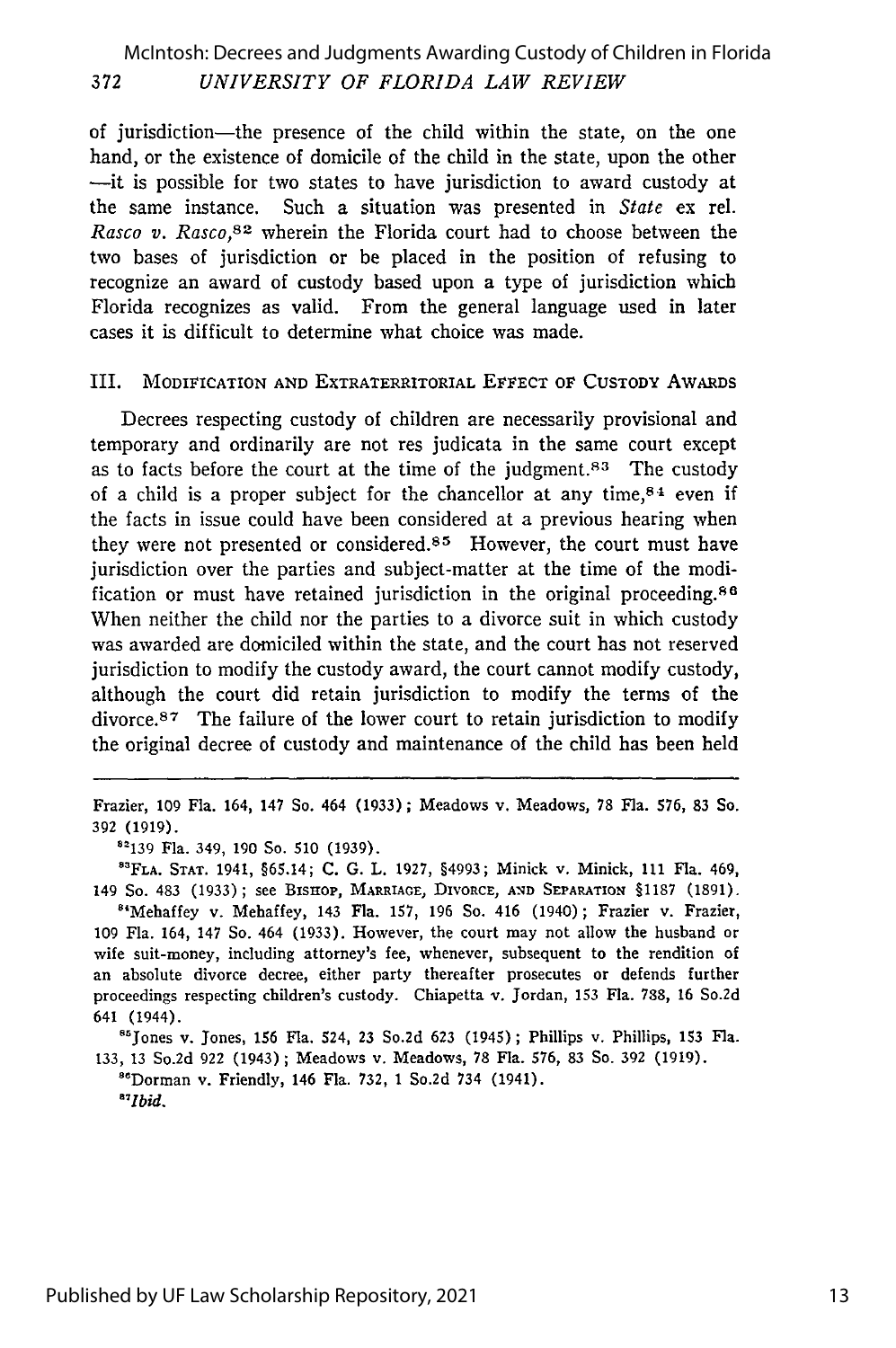to constitute reversible error in Florida.88 When the court has retained jurisdiction to modify the decree, either party may petition for modification when the welfare of the child requires or when the circumstances have so changed as to make modification just, fair, and equitable.<sup>89</sup> The chancellor does not have as wide discretion in making a modification as in making the original decree, and the facts must show that the change is for the benefit of the child rather than for the benefit of one or both of the parties.90 The modification must not be made as a punishment for one of the parties,  $91$  nor may a decree of custody be modified at the request of one of the parties without notice to the other party.92

The relation of the full-faith-and-credit clause<sup>93</sup> of the United States Constitution to non-pecuniary decrees or judgments is still unsettled in the federal courts, 94 but a recent decision in the Supreme Court of the United States indicates that full faith and credit must be accorded to the decree of custody rendered **by** a sister state if the state making the original award had competent jurisdiction to render the decree. 95 The trend of the recent state decisions has been toward extraterritorial recognition of decrees or judgments either as a matter of comity96 or as a matter of constitutional necessity.<sup>97</sup> The general holding is that the court granting the original decree may modify the decree as long as the court

"'Turner v. Turner, **158** Fla. **330, 28** So.2d **325** (1947); Heckes v. Heckes, **129** Fla. 653, **176** So. 541 **(1937).**

"'Phillips v. Phillips, **153** Fla. 133, 13 So.2d **922** (1943); Randolph v. Randolph, 145 Fla. **556,** 200 So. 699 (1940), cross-appeal, 146 Fla. 491, 1 So.2d 480 (1941); Davis v. Davis, 143 Fla. **282, 196** So. 614 (1940); Gratz v. Gratz, **137** Fla. **709, 188** So. **580 (1939);** Mooty v. Mooty, 131 Fla. **151, 179** So. **155** (1938).

"fBelford *v.* Belford, **32** So.2d. **312** (Fla. 1947).

<sup>01</sup>Edmundson v. Edmundson, 133 Fla. 703, 182 So. 824 (1938); Gedney v. Gedney **117** Fla. **686, 158** So. 288 (1934).

"Benjamin v. Benjamin, **78** Fla. 14, **82** So. **597** (1919); *accord,* Griffin v. Griffin, **95** Ore. **78,** 187 Pac. **598** (1920). *But cf.* Morrill v. Morrill, **83** Conn. 479, **77** At. 1 (1910) (notice held not necessary but in fairness should be given).

**°1U.** S. CoxsT. Art. **IV,** §1.

*"See* Yarbrough v. Yarbrough, **290 U.** S. 202, 214, 54 Sup. Ct. 181, **185, 78** L. **Ed. 269, 276** (1933) (dissenting opinion); GOODRICH, CONFLIcT **OF LAWS** §214 **(2d** ed. **1938).**

"Halvey v. Halvey, **330 U. S.** 610, 67 Sup. Ct. **903,** 91 L. **Ed.** 1133 (1947). *"Ex* parte Wenman, **33** Cal. **App. 592, 165** Pac. 1024 (1917); *In re* Davis, 25 Ont. **579** (1894); cf. Wear v. Wear, **130** Kan. 205, **285** Pac. 606 (1930).

"Drake v. Drake, **187** Ga. 423, 1 **S. E.2d 573 (1939);** Parsley v. Parsley, 189 La. 584, **180** So. 417 **(1938);** Oldham v. Oldham, **135 S.** W.2d 564 (Tex. Civ. **App.** 1939).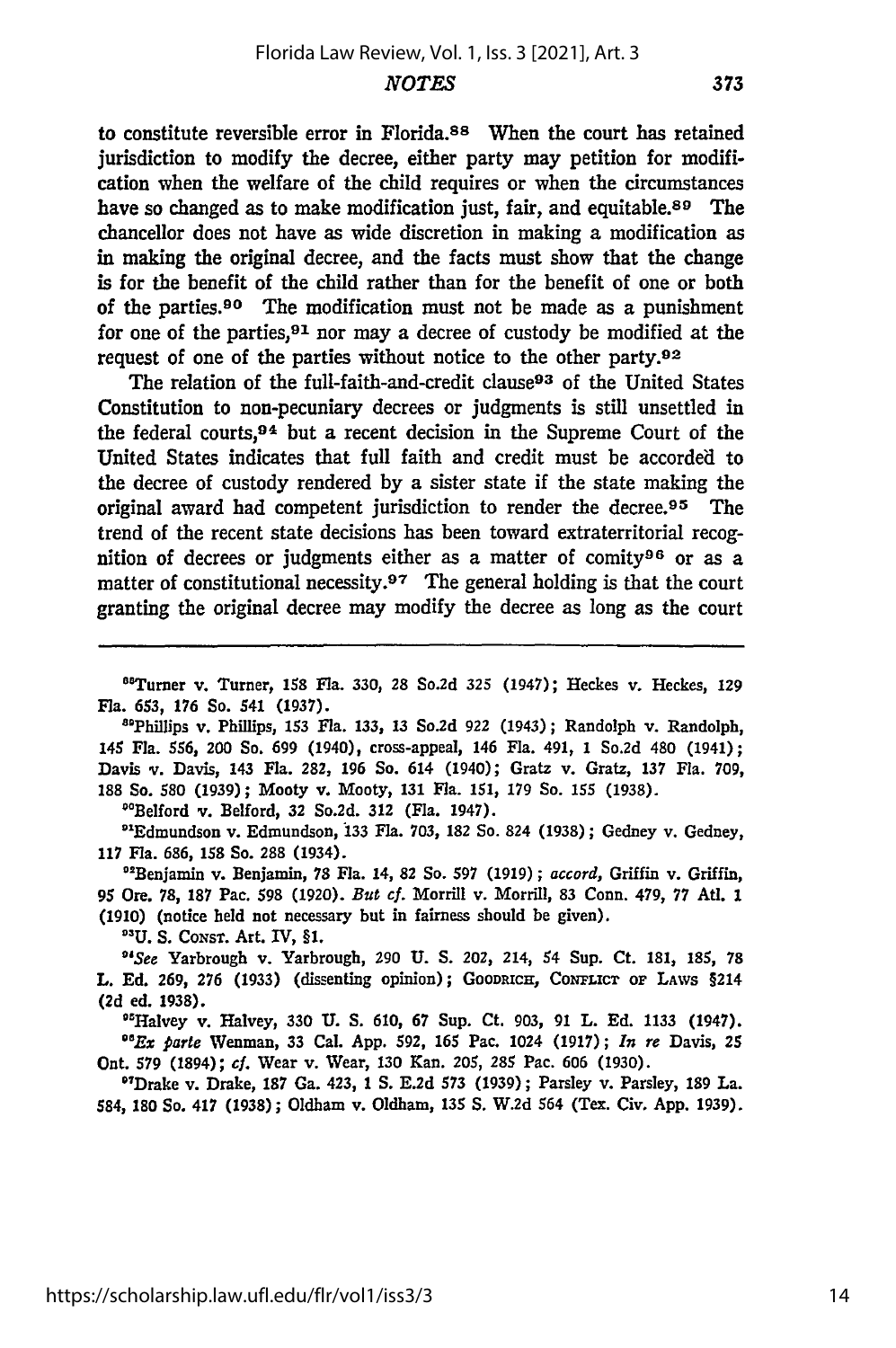has actual jurisdiction over the parties and the subject-matter or has retained jurisdiction in the original decree.<sup>98</sup> The state making the original award does not lose jurisdiction if the child is taken into another state in violation of the original decree of judgment.<sup>99</sup> However, when the person having legal custody of the child takes the child into another state and establishes domicile in the other state, that state may modify the original award, but only upon the showing that the conditions affecting the welfare of the child have changed since the original decree.<sup>100</sup> If the state making the original award of custody reserves jurisdiction to modify the decree as to custody, then a sister state having jurisdiction over the parties and the subject-matter may also modify the decree.<sup>101</sup> In other words, the decree is no more final in a sister state than in the state rendering the original decree.

Decrees of custody are necessarily provisional, and the granting of full faith and credit to such decrees or the recognizing of them through comity by the courts of another state is effective only as to the facts before the court of original jurisdiction and may be modified as the welfare of the child or changing conditions of the parties may make necessary and just.<sup>102</sup> Thus, the courts of one state may recognize by way of comity or may grant full faith and credit to the award of another state and proceed forthwith to modify or nullify the award by "discovering" new facts or circumstances that warrant the modification of the decree or judgment.

The several states have proved to be jealous mistresses of their decrees, and this has led to the adoption of various devices to prevent their defeat by action in another state. Some courts have required a bond to prevent the removal of children from the jurisdiction of the court

<sup>&</sup>quot;'Dorman v. Friendly, 146 Fla. 732, 1 So.2d 734 (1941); see Note, *Effect of Custody Decree in a State Other Than Where Rendered,* 81 U. OF PA. L. REv. 970 (1933). " 9 Burns v. Shapley, 16 Ala. App. 297, 77 So. 447 (1918); *cf.* Wakefield v. Ives,

<sup>35</sup> Iowa 238 (1872); Chapman v. Walker, 144 Okla. 83, 289 Pac. 740 (1930).

<sup>&</sup>lt;sup>100</sup>Halvey v. Halvey, 330 U. S. 610, 67 Sup. Ct. 903, 91 L. Ed. 1133 (1947); Jackson v. Jackson, 205 **S.** W.2d 471 (Ark. 1947) ; Chapman v. Walker, 144 Okla. 83, 289 Pac. 740 (1930) ; *see* Titcomb v. Santa Clara Co., *220* Cal. 34, 29 P.2d **206** (1934)

<sup>&</sup>lt;sup>101</sup>Halvey v. Halvey, 330 U. S. 610, 67 Sup. Ct. 903, 91 L. Ed. 1133 (1947). 12 Halvey v. Halvey, 330 U. **S.** 610, 67 Sup. Ct. 903, 91. L. E. 1133 (1947); Jones v. Jones, **156** Fla. 524, 23 So.2d 623 (1945); Minick v. Minick, 111 Fla. 469, 149 So. 483 (1933) ; Frazier *v.* Frazier, 109 Fla. 164, 147 So. 464 (1933) ; Meadows v Meadows, 78 Fla. 576, 83 So. 302 (1919)